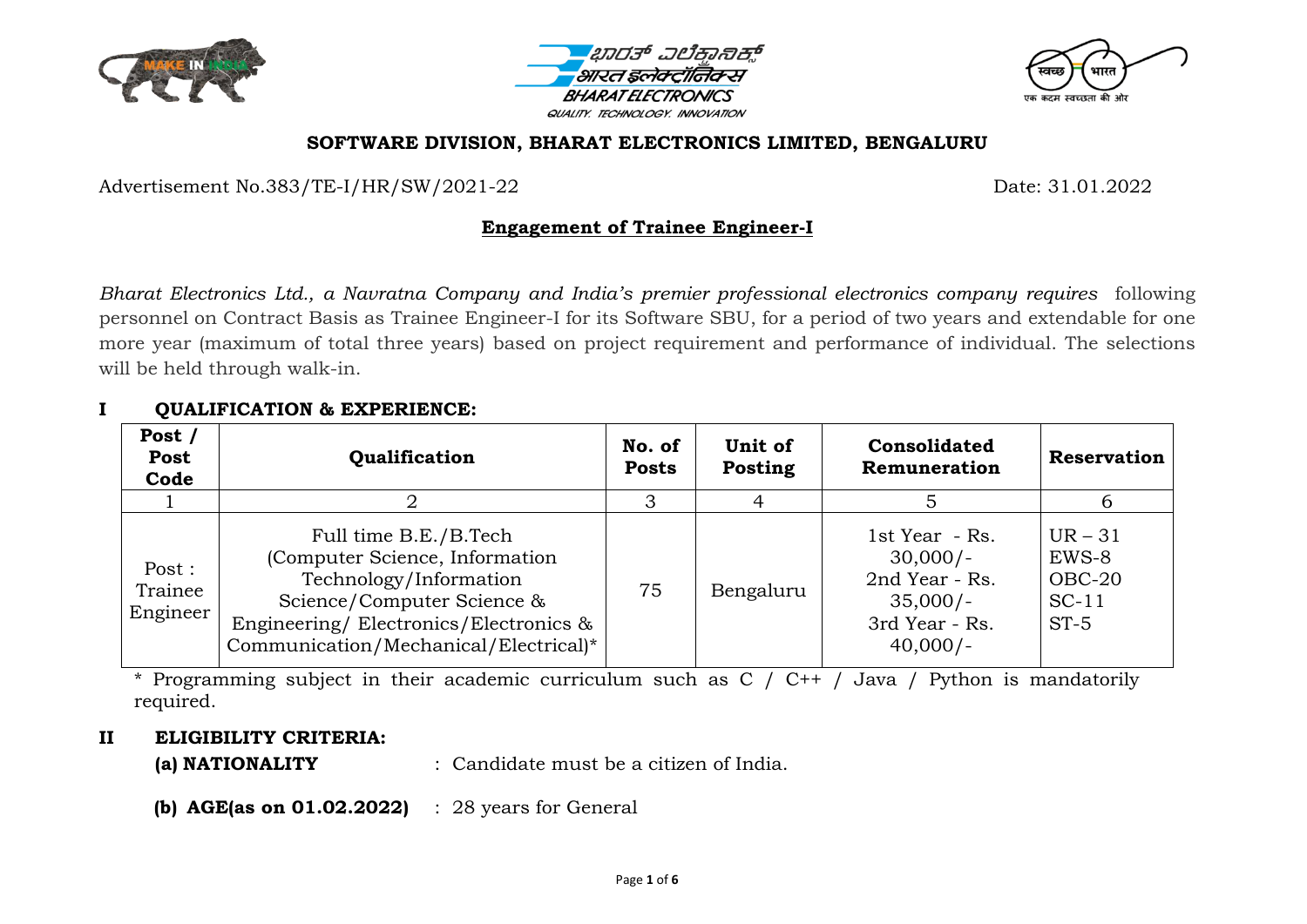





Relaxation of upper age limit:

| <b>S1.</b><br>No. | Category                           | Age<br>Relaxation |  |
|-------------------|------------------------------------|-------------------|--|
|                   | OBC (Non-Creamy Layer)             | 3 years           |  |
|                   | SC/ST                              | 5 years           |  |
| 3                 | PwBD having minimum 40% disability | 10 years          |  |

The upper age limit specified is applicable to General Category candidates. Candidates seeking age relaxation will be required to produce copy of necessary certificate (s) along with application and submit in original at the time of interview and at any subsequent stage of the process for verification.

EWS / Caste / Disability Certificate should be strictly in the format available on the BEL website failing which, candidates will be considered under 'General' category, provided they are otherwise meeting all other criteria stipulated for General Candidates.

For Candidates belonging to Persons with Disability (PwBD) category having minimum 40% disability will get 10 (ten) years relaxation in addition to the relaxation applicable to SC/ST/OBC mentioned above.

# **(c) EDUCATIONAL QUALIFICATION :**

- $\triangleright$  Full time BE/B.Tech in the above mentioned Engineering disciplines with minimum 55% for General, EWS & OBC candidates. Pass Class for SC/ST/PwBD Candidates. Programming subject in their academic curriculum (C / C++ / Java / Python) is mandatorily required, for candidates with BE/BTech in Electronics/Electronics & Communication/Mechanical/Electrical.
- Candidates must possess all years/semesters mark sheets and Degree Certificate. (In case of CGPA grading, Conversion certificate to substantiate the claim shall be produced by the candidate during document verification, failing which the candidature will be summarily rejected.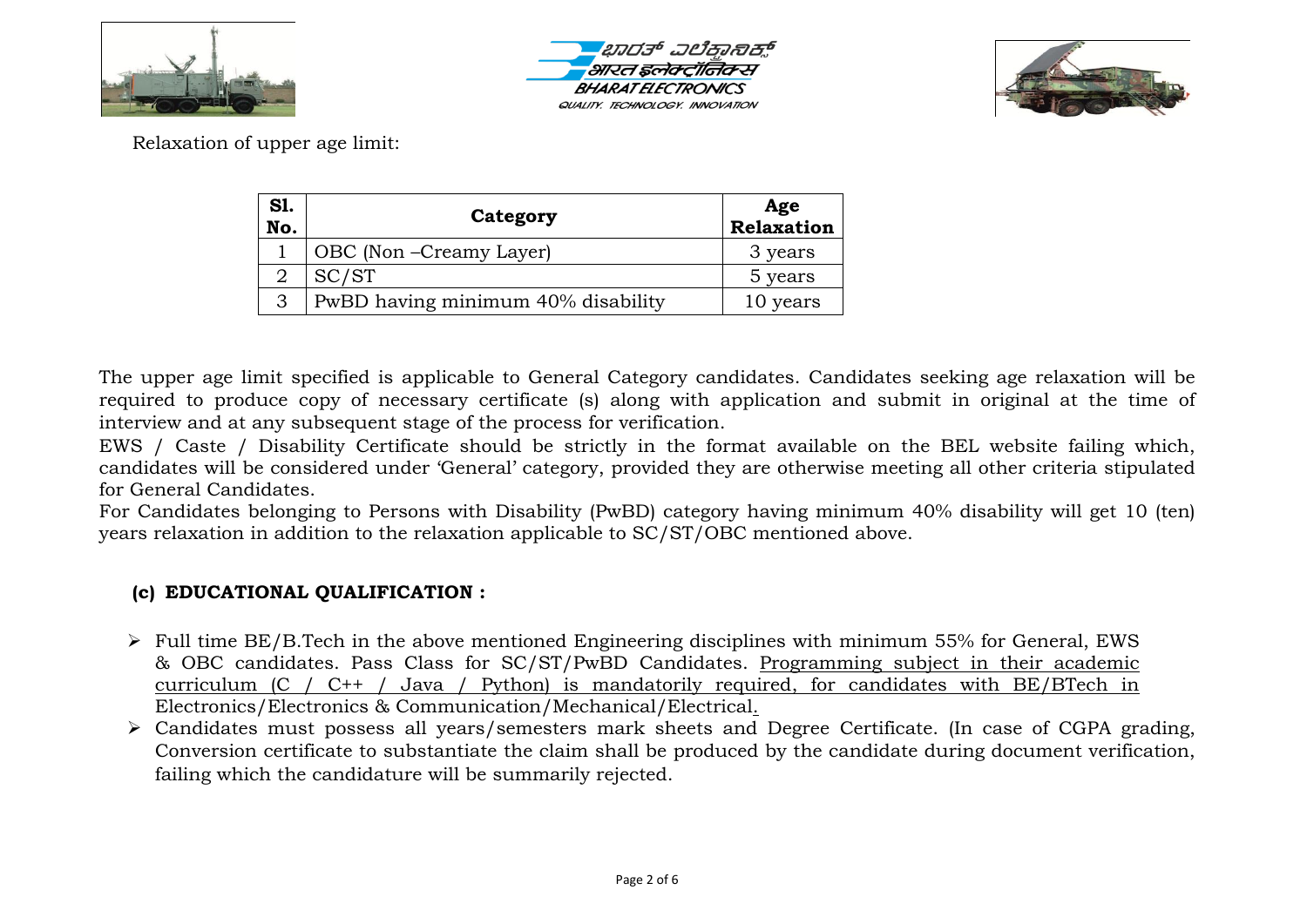





#### **(d) TERMS OF ENGAGEMENT &ALLOWANCE**

- a) Trainee Engineer-I will be engaged initially for a period of Two years which may be extended up to maximum of THREE years (including initial period) based on the project requirement and individual performance.
- b) An amount of Rs. 12,000/- per year will be paid towards expenses like life insurance premium, medical insurance premium, attire allowance, stitching charges, footwear allowances, etc.

## **III MODE OF SELECTION**:

- $\triangleright$  The Mode of Selection shall be through WALK-IN SELECTION.
- $\triangleright$  Interested Candidates meeting the qualifying criteria as specified in the advertisement shall mandatorily registered through the Google Form .
- Candidates who have registered through google form shall be allowed to undergo the selection process.
- $\triangleright$  Written test will be conducted for 85 marks for candidates meeting the stipulated eligibility criteria.
- $\triangleright$  Candidates passing the written test will be shortlisted for the interview in the order of merit based on the performance in the written test, in the ratio of 1:5. **The written test results will be announced and interviews conducted on the same day and/or subsequent days.** Hence candidates may make travel plans accordingly.
- Passing marks for General/EWS/OBC is 35% for Written test & Interview and 30% for SC/ST/PwBD

## **HOW TO REGISTER:**

Candidates are required to register online through Google form in the link provided below (use Google Chrome for filling of the google form successfully). Registrations received in any other format will not be considered.

[https://docs.google.com/forms/d/e/1FAIpQLSdem5WtyDL3tcrR-4IsOluTl7UcUcoZMEEnG6w30IDH7FtSKQ/viewform?usp=sf\\_link](https://docs.google.com/forms/d/e/1FAIpQLSdem5WtyDL3tcrR-4IsOluTl7UcUcoZMEEnG6w30IDH7FtSKQ/viewform?usp=sf_link)

## **Online Registrations will be open from 01.02.2022 to 09.02.2022. Candidates who have not registered will not be allowed to appear for the Walk-In selections**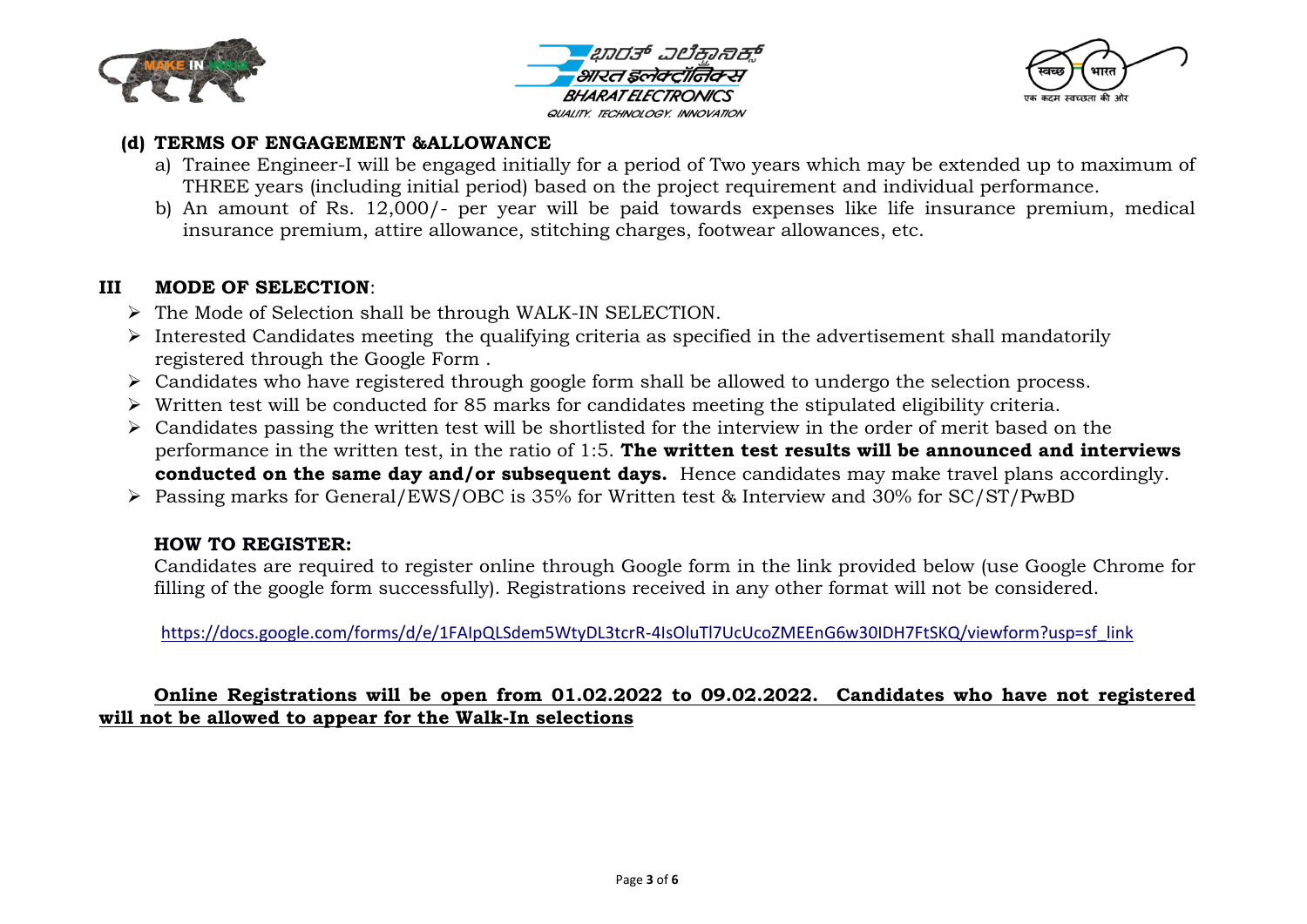





# **Steps to fill the on-line application:**

- 1. Candidates are required to fill in the necessary fields through the ONLINE format (Google form) in the link provided on the website.
- 2. Submit the application form by clicking on submit.
- 3. After clicking on SUBMIT, take the screen shot of the acknowledgement of registration for future reference.
- 4. Carry the acknowledgement of registration along with relevant documents mandatorily to the selection centre

on **13.02.2022 @ 08.15 am Venue: BEL High School, Next BEL Hospital, Near to BEL Factory, Jalahalli Post, Bengaluru - 560013**

# **IV. DOCUMENTS TO BE BROUGHT FOR SELECTION:**

- (i) Acknowledgement of Registration form duly filled with recent photograph attached.
- (ii) SSLC/Matriculation Certificate for Proof of Age.
- (iii) BE/B.Tech Degree Certificate / Provisional Degree Certificate.
- (iv) Mark sheets of the all the semesters.
- v) CGPA Conversion Certificate ( wherever applicable)
- (v) Valid Caste Certificate (if belonging to EWS/OBC/SC/ST/PWBD).
- (vi) Proof of Identity- Aadhar/VoterID/Driving license/Any other Govt. approved identity document.
- (vii) Two copies of recent passport size photograph and one set of photo copy of all the above mentioned documents.

# **V GENERAL INSTRUCTIONS:**

- 1) Printout of Online Application form duly filled is mandatorily for attending selection process, failing which candidates will not be allowed to attend the written test.
- 2) Candidates who have not studied Programming subject in their academic curriculum such as C / C++ / Java / Python, need not apply/attend.
- 3) Those who are unable to produce their Degree/PDC, SSLC (proof of age), in original on the day of the written test/interview for whatsoever reason will not be considered.
- 4) Request for change of category (GEN/OBC/EWS/SC/ST) once declared in the application will not be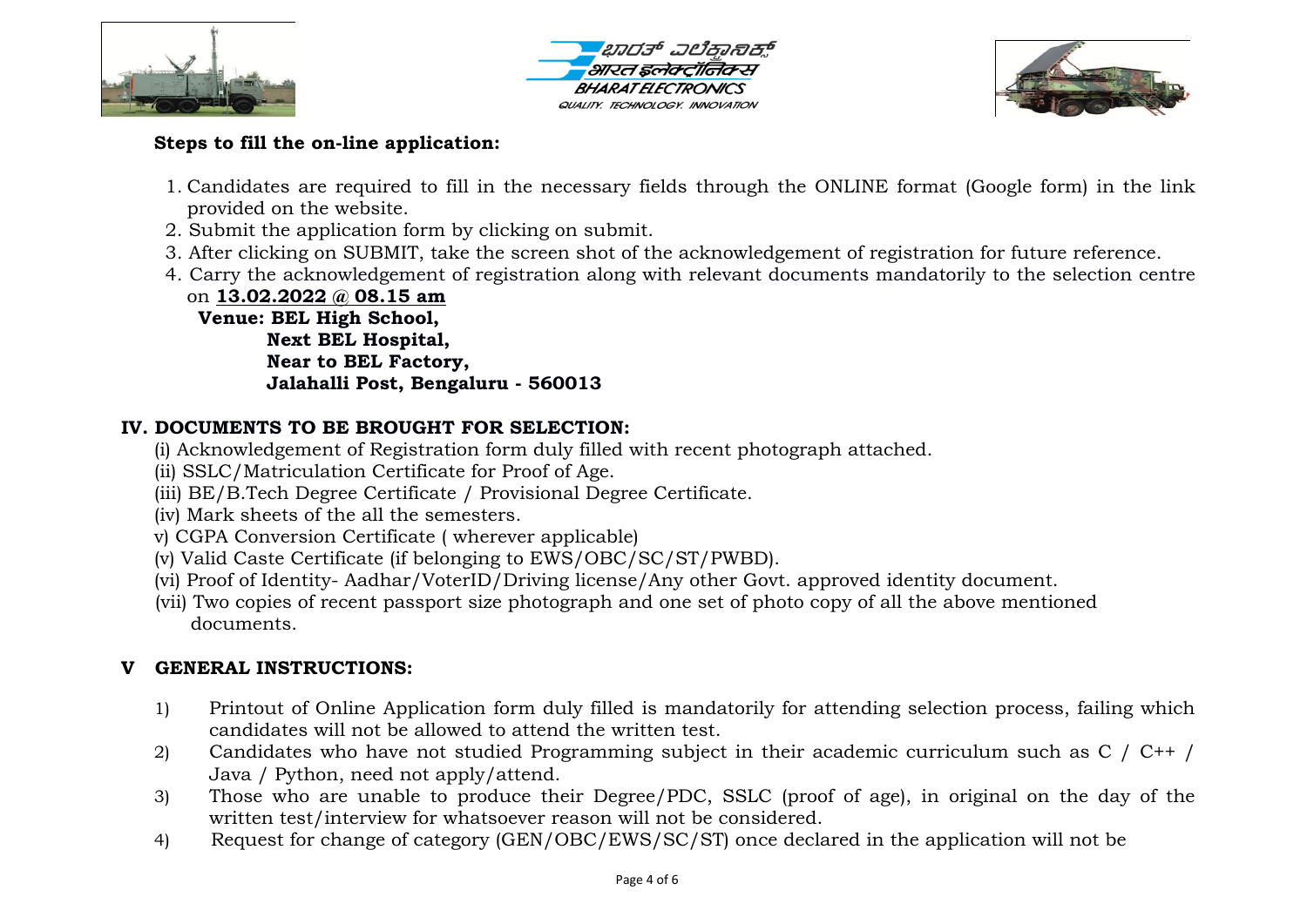





entertained.

- 5) The Caste / EWS / Disability Certificate should be strictly in the format available on the BEL website failing which, candidates will be considered under 'General' category, provided they are otherwise meeting all other criteria stipulated for General Candidates.
- 6) Decision of BEL in all matters regarding eligibility of the candidate, the stages at which such scrutiny of eligibility is to be undertaken, qualifications and other eligibility norms will be final and binding on the candidate.
- 7) A candidate's short listing for interview and subsequent processes is strictly provisional. Mere fulfilling the minimum requirement of qualification will not vest any right on the candidates to be called for the selection process/ interview.
- 8) BEL reserves the right to change (cancel / modify / add) any of the criteria, method of selection, number of posts; indicated above based on the actual requirement at the time of selection.
- 9) Canvassing in any form will result in disqualification. BEL reserves the right to debar / disqualify any candidate at any stage of the selection process for any reason whatsoever.
- 10) Any resulting dispute arising out of this advertisement including the recruitment process shall be subject to the sole jurisdiction of the Courts situated at Bengaluru.
- 11) Only Indian nationals need to apply.

# Other Backward Class Certificate (Non-Creamy layer) and the Income and Asset Certificate for EWS issued by any one of the following authorities in the prescribed format shall only be accepted as proof of candidate's claim as belonging to OBC / EWS: -

- i. District Magistrate / Additional District Magistrate / Collector / Deputy Commissioner / Additional Deputy Commissioner / 1st Class Stipendary Magistrate / Sub-Divisional Magistrate / Taluka Magistrate / Executive Magistrate / Extra Assistant Commissioner
- ii. Chief Presidency Magistrate/Additional Chief Presidency Magistrate / Presidency Magistrate
- iii. Revenue Officer not below the rank of Tehsildar and
- iv. Sub-Divisional Officer or the area where the candidate and/or his family normally resides.